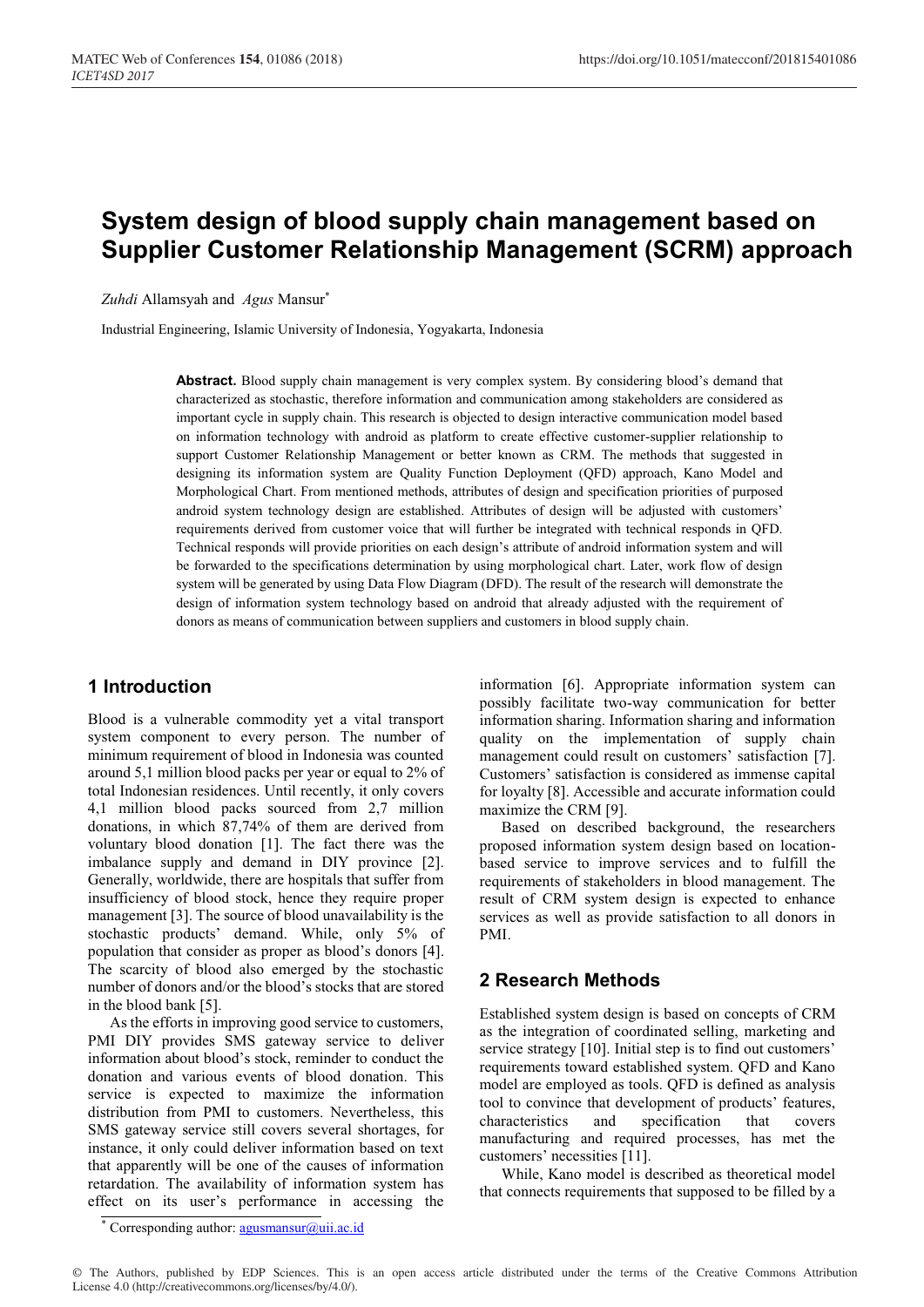product or service with customer's satisfaction by identifying three types of necessities that could influence it, which are: must be requirement, one dimensional requirement and attractive requirement [12]. Second step is to determine technical requirement derived from voice of customers by using morphological chart. The final step is designing system data flow by applying Data Flow Diagram (DFD). DFD is considered as a method that describes data process flow from a system to its end [13].

# **3 Result**

### **3.1 Technical Requirements of the System**

Obtained Voice of customer will be graded by using Kano Model that implements Blauth's formula, later, several attributes that have influences toward customers' satisfaction will be selected. Attributes that are categorized as indifference will no longer be processed, as they have low influence on customers' dissatisfaction [14]. The result of Kano model will be the input for Quality Function Deployment (QFD) processing to translate costumers' requirements to company's technical requirements that also described by morphological chart stages to determine system's specification in detail. Hence, the aspects of system requirements are illustrated as follows:

**Table 1**. Morphological chart

| No             | Function                                                                  | Means                                                                                                                                                                |
|----------------|---------------------------------------------------------------------------|----------------------------------------------------------------------------------------------------------------------------------------------------------------------|
| 1              | Providing appropriate<br>application's content                            | Appropriate information<br>for donors' requirements<br>(information about<br>blood's stock, events,<br>history of blood's donor,<br>personal identification,<br>etc) |
| 2              | Presenting information on<br>blood's availability                         | Entire information about<br>blood (type of blood,<br>rhesus, blood's<br>component)                                                                                   |
| 3              | Displaying information<br>status for donor activity                       | Available                                                                                                                                                            |
| $\overline{4}$ | Displaying notification<br>about information                              | Only notification related<br>to information of<br>donor's events, routine<br>reminders, birthday<br>greeting and friends'<br>request                                 |
| 5              | Integrated with blood's<br>supplier institutions                          | Local BDRS and UTD                                                                                                                                                   |
| 6              | Displaying accurate<br>information                                        | All features                                                                                                                                                         |
| 7              | Requesting location<br>checking while<br>application is being<br>operated | Available                                                                                                                                                            |

| No | Function                                                                                                                                            | Means                                                                                             |
|----|-----------------------------------------------------------------------------------------------------------------------------------------------------|---------------------------------------------------------------------------------------------------|
| 8  | Recommending the<br>nearest location with<br>blood's supplier<br>institutions                                                                       | Available                                                                                         |
| 9  | Recommended radius of<br>distance with blood's<br>supplier institutions                                                                             | $\leq 10$ km from user's<br>location                                                              |
| 10 | Providing information of<br>contact person and the<br>nearest location of other<br>Donors (other users)                                             | Available                                                                                         |
| 11 | Radius of recommended<br>distance with the Donors                                                                                                   | $\leq$ 10 km from user's<br>location                                                              |
| 12 | Providing information and<br>recommendation on an<br>event and its nearest<br>location                                                              | Available                                                                                         |
| 13 | Recommended radius of<br>the nearest blood donation<br>event                                                                                        | $\leq$ 25 km from user's<br>location                                                              |
| 14 | Accomplishing user's<br>account to improve<br>privacy, data security and<br>accessibility while<br>operating information<br>system of blood's donor | Available, but optional<br>so the users could access<br>the application without<br>user's account |
| 15 | Displaying profile picture<br>on its information<br>system's user account                                                                           | Available                                                                                         |
| 16 | Providing the features for<br>utilization information                                                                                               | Help Menu                                                                                         |

### **3.2 System Data Flow**

#### *3.2.1 System Context Diagram*

In this diagram, scope of stakeholders' relationship in system is determined, which are: customers that consist of the donors and patients, Blood Transfusion Unit (UTD) PMI and hospitals, either Blood's bank hospital (BDRS) or not.

### *3.2.2 Data Flow Diagram Level 1*

Blood donor's information system, consists of 9 main processes, which are: login, location service, management of customers, management on history of the donors, management of blood's stock, management of events, notifications, the donors' access, help. This information system also equipped with donors' schedule reminder system to ease the donors in performing the activity of blood donation. It also equipped with location based service to identify distance's estimation to institutions of blood suppliers, blood's donation events and the nearest location of the donor from user's location.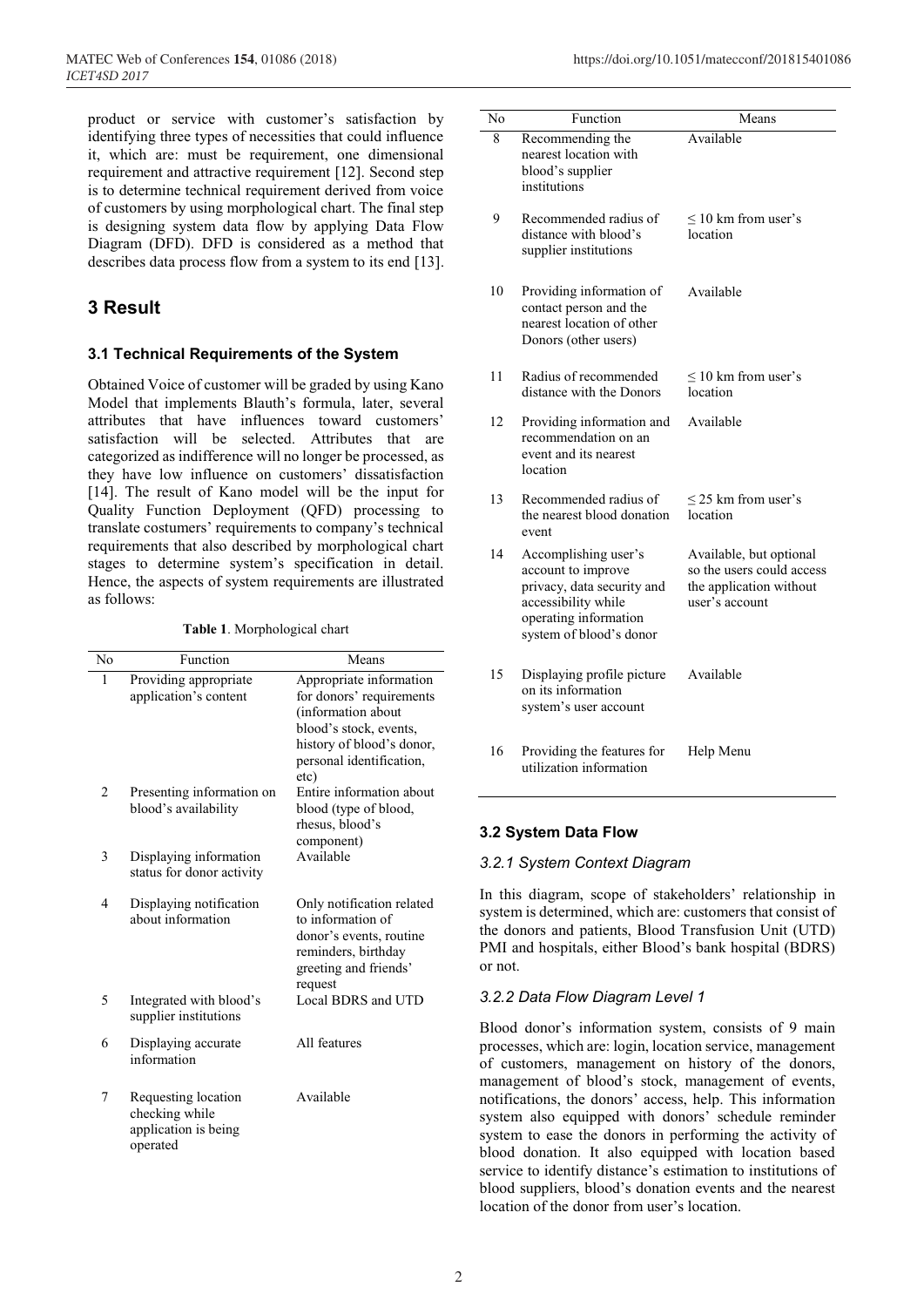

**Fig 1.** DFD Level 1

### **3.3 Relations among Tables on Diagram**

Relation among tables for blood's donor information system is described on Figure 2.

### **3.4 Description of System Design**

This information system ensures 5 features, which are: My profile that has specific function to identify customer's personal identification and history of blood's donation. Check stock is designated to check on recent blood's stock from available suppliers that completed with the nearest location recommendation from user's recent location. Donor's access is created to locate appropriate and the nearest donors for transfusion purpose. Event of blood donation is established to identify recent blood's donation activities based on location consideration and Help menu that functioned to assisst users in operating the information system. **Fig 2.** Entity relationship diagram